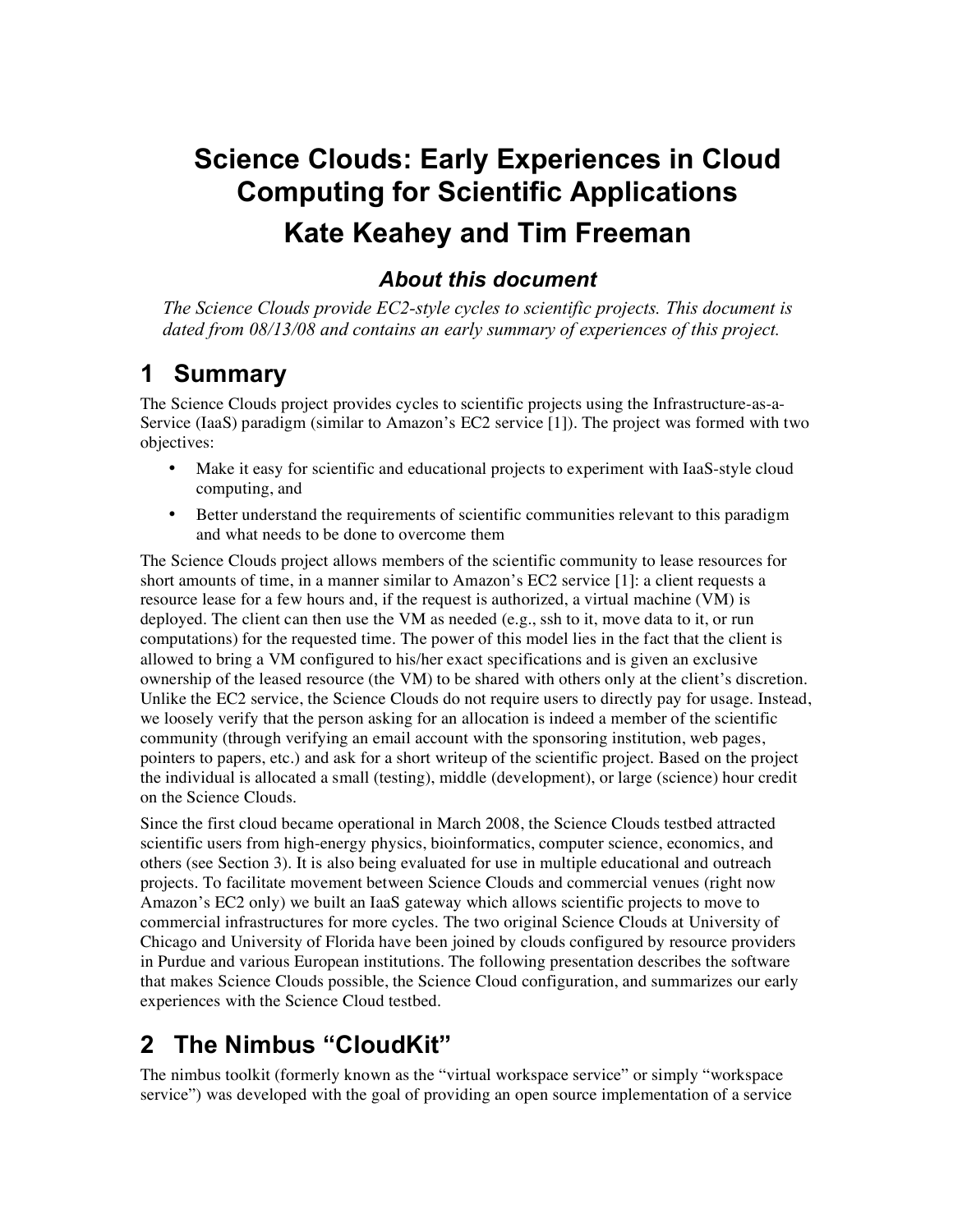that allows a client to lease remote resources by mapping environments, or "workspaces" (e.g., implemented by VMs), onto those resources. Its primary objectives are to provide infrastructure semantics addressing the needs of the *scientific community*, in particular, through resource leases. Providing an extensible [2] open source implementation allows us to integrate community contributions of features required by scientists, as well as scientific resource providers to experiment with this new mode of resource provisioning. The first version of the workspace service was released in September 2005 after roughly two years of R&D. As its functionality grew, we decided to make the service available as a set of components (since version 1.3). In recognition of the fact that it was no longer just one service, we changed the name to "nimbus toolkit" (since version 2.0).

Today, the nimbus toolkit consists of the following components (Figure 1 shows their dependency graph):

• *Workspace service*, which allows a remote client to deploy and manage flexibly defined groups of VMs. The service is composed of a WS front-end to a VM-based resource manager deployed on a site. The workspace service supports two front-ends: one based on the Web Service

Resource Framework (WSRF) [3], and one based on Amazon's EC2 WSDL.

- *Workspace resource manager*, which implements deployment of VM leases with "immediate" semantics on a site infrastructure.
- *Workspace pilot*, which extends existing local resource managers (LRMs) such as Torque [4] or SGE [5] to deploy virtual machines which allows



**Figure 1:** *Dependency graph of the nimbus toolkit*

RPs to use virtualization without significantly altering the site configuration.

- The *workspace control* tools, which are used to start, stop, and pause VMs; implement VM image reconstruction and management; connect the VMs to the network; and deliver contextualization information (currently work with Xen [6] and KVM [7]).
- *IaaS gateway*, which allows a client presenting a PKI credential to use another IaaS infrastructure (with different credentials). The IaaS gateway is currently used to map between PKI X509 credentials of individual users and EC2 accounts for specific projects and to enable scientific projects to run on Amazon EC2.
- *Context broker*, which allows a client to deploy a "one-click" functioning virtual cluster as opposed to a set of "unconnected" virtual machines as well as "personalize" VMs (i.e., seed them with secrets used to root a security context with the client).
- *Workspace client*, which provides full access to workspace service functionality (in particular, a rich set of networking options) but is relatively complex to use and thus typically wrapped by community-specific scripts.
- *Cloud client*, which provides access to only a select set of functions but is very easy to use and popular as an end-user tool.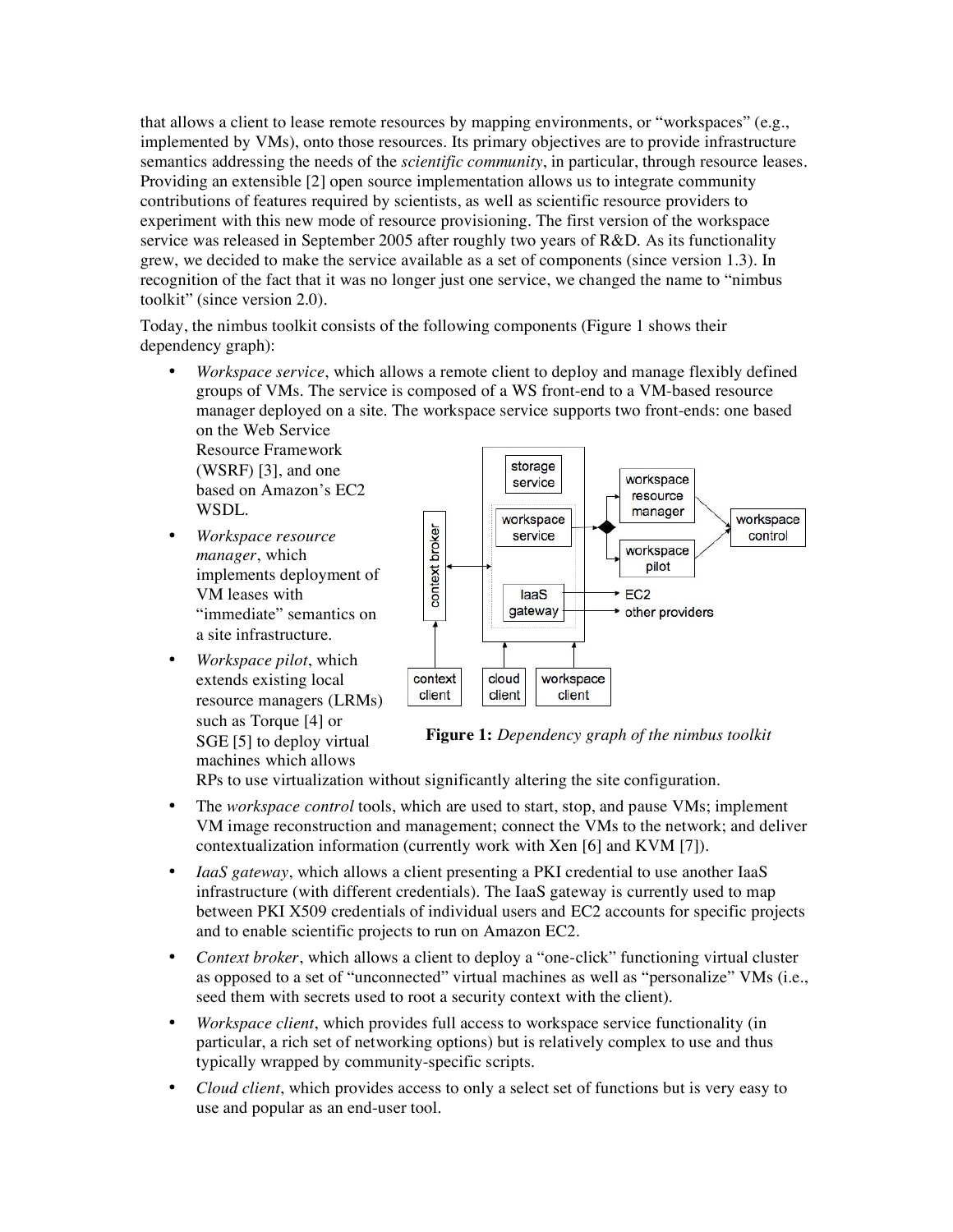• *Nimbus storage service*, which provides secure management of cloud disk space giving each user a "repository" view of VM images they own and images they can launch. It works in conjunction with globus GridFTP [8], which allows us to support any network file system, SAN, and so forth that GridFTP can interface to (this includes the possibility of drawing from parallel file sources).

The tools described above are small, lightweight, and self-contained so that they can be flexibly selected and composed in a variety of ways. For example, the original "nimbus configuration" was composed of the workspace service, workspace resource manager, workspace control, nimbus storage service, and cloud client. Adding the context broker on top of this configuration allowed users to deploy one-click virtual clusters. Replacing the workspace resource manager in the "nimbus configuration" with the workspace pilot results in a cloud with different leasing semantics (e.g. as installed at the University of Victoria). Replacing the cloud client in the "nimbus configuration" with the workspace client, allows the STAR community to create private networks and nodes with multiple NICs for their virtual clusters. By using the context broker with the IaaS gateway, we can deploy one-click virtual clusters on Amazon EC2.

## **3 Science Clouds: Experiences to Date**

The first cloud, at the University of Chicago, became available on March 3, 2008, and was named "nimbus" [9] (the name was eventually adopted by our software project). It was deployed on a partition of 16 nodes of the TeraPort cluster [10] (each node composed of two 2.2 GHz AMD64 processors, 4 GB RAM, and 80 GB local disk). The Chicago cloud allocated 16 public IPs to provide for the VM leases and originally provided 100 GB of storage space (we recently purchased an additional disk to accommodate the raising traffic). The University of Florida cloud [11], made available on May 13, 2008, offers 16 Intel Xeon/Prestonia 2.40 GHz processors with up to 2.5 GB of memory. The UFL cloud configuration contains an innovation: instead of providing public IP addresses for leased VMs, it requires a client to get on a private network and provides private IP addresses to deployed VMs. Both Science Clouds were configured with the nimbus toolkit [12] to enable remote leasing of resources via VMs, and both were configured to

support lease semantics that corresponded to EC2 "immediate leases": a request either results in immediate VM deployment or is rejected.

The Science Clouds have been in operation for five months. In the following, we present information about how the clouds were used, what applications they attracted, and the usage patterns we observed. The data discussed is based on utilization numbers from the University of Chicago cloud observed from March 3 to August 4, 2008.

Both the number of users and the time they have been spending on the cloud have risen significantly over the past five months. As of the time of this writing, we have 60+ users authorized to use the cloud, and new requests from scientific application projects worldwide come every week. The overall utilization of the clouds was around 20% (see Figure 2), with the peak per-week utilization of 86% reached in the second half of July (week of 07/14). This is



**Figure 2:** *Utilization of the Chicago cloud per month: the graph shows utilization from 3rd to 3rd of every month scaled to the number of days with the month.*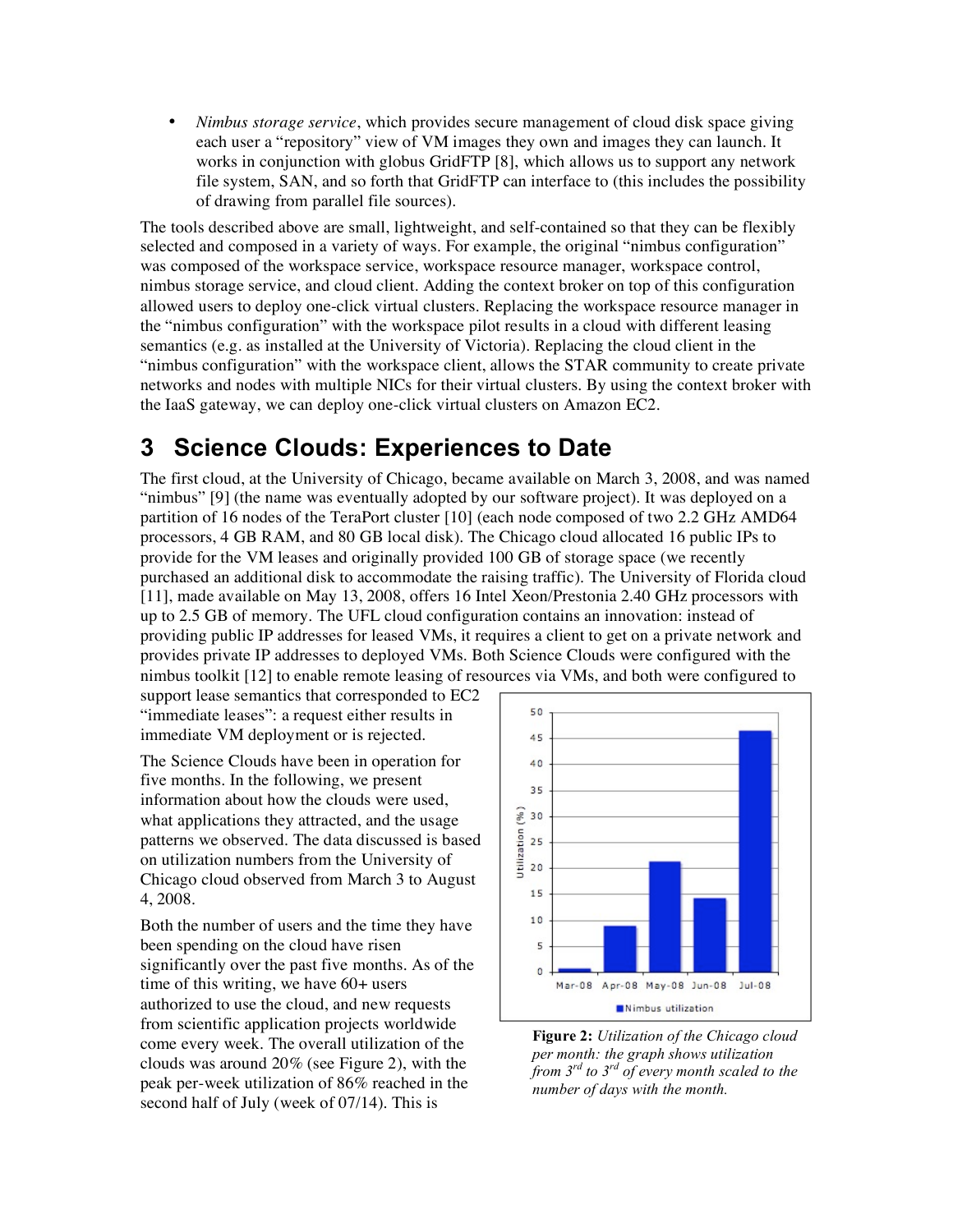remarkable utilization considering that immediate leases on a small resource do not lend themselves to a very efficient use of resources, an issue that we are working to resolve in our research [13]. One interesting measure of utilization is the number of lease requests that were rejected with the "cluster full" message: virtually no requests were rejected before 07/14. In the period after 07/14, a total of 65 requests were rejected. It is no coincidence that utilization increased significantly in mid-July. On 07/09 the nimbus team released and integrated into the cloud deployment the context broker that allows users to create one-click virtual clusters. This enabled new applications (such as the Alice high-energy physics experiment [14] and Montage workflow testing [15]) to run and old ones to run in new configurations.

The cloud proved popular among projects as diverse as high-energy physics, computer science, bioinformatics, and more recently economics. It is also being explored for use in educational projects [16]. This diversity is remarkable considering it still is relatively difficult for scientific applications to use cloud computing. Moreover, we are seeing many diverse applications coexisting, for example, interactive sessions with scientific runs. To date, two papers have been written about work using the cloud [15, 17].

Figure 3 shows a per-project breakdown of the overall cloud utilization by various projects in the defined period: the most time has been used by the projects that have been using the cloud the longest: computer science project studying the behavior of hadoop [18] over distributed resources and the STAR high-energy physics runs [19, 20]. Many new projects came onboard in July, but not all of them have resulted yet in significant usage.

One significant obstacle that prevents projects from considering cloud computing is scarcity of resources: while 16 nodes is sufficient to build proof-ofconcept solutions, it is not enough for a typical scientific production run



**Figure 3:** *Per-project utilization of the nimbus science cloud at UC (only projects that spent more than 5000 minutes are called out)*

where hundreds of nodes are required. We circumvented this barrier by developing the IaaS gateway that (since June 2007) allows us to run scientific codes on EC2. The gateway enabled the first production run of applications on a virtual STAR cluster on 100 nodes of EC2 in September 2007 [21] (STAR was an alpha tester of the context broker technology for nearly a year now). This led to the development of a pattern where we use the UC cloud for small runs and move sponsored large runs to EC2. Based on our experiences with scientific users, we believe this pattern of resource usage where scientific communities needing more resources for specific runs can be seamlessly migrated to commercial infrastructure holds significant promise for future use of resources in the scientific domain.

Nimbus also has proved popular among resource providers. Several sites either have already installed nimbus (UFL, Clemson University, University of Victoria (Canada), Vrije University (Amsterdam), ForschungsZentrum Karlsruhe and Masaryk University (Brno)) or have expressed the intention of doing so. Many of those installations were inspired by the nimbus cloud. In fact, the GridFTP and container scalability tests at UC proved so popular that two new nimbus private clouds were configured on newly purchased infrastructure at Argonne National Laboratory to support this mode of usage for internal projects.